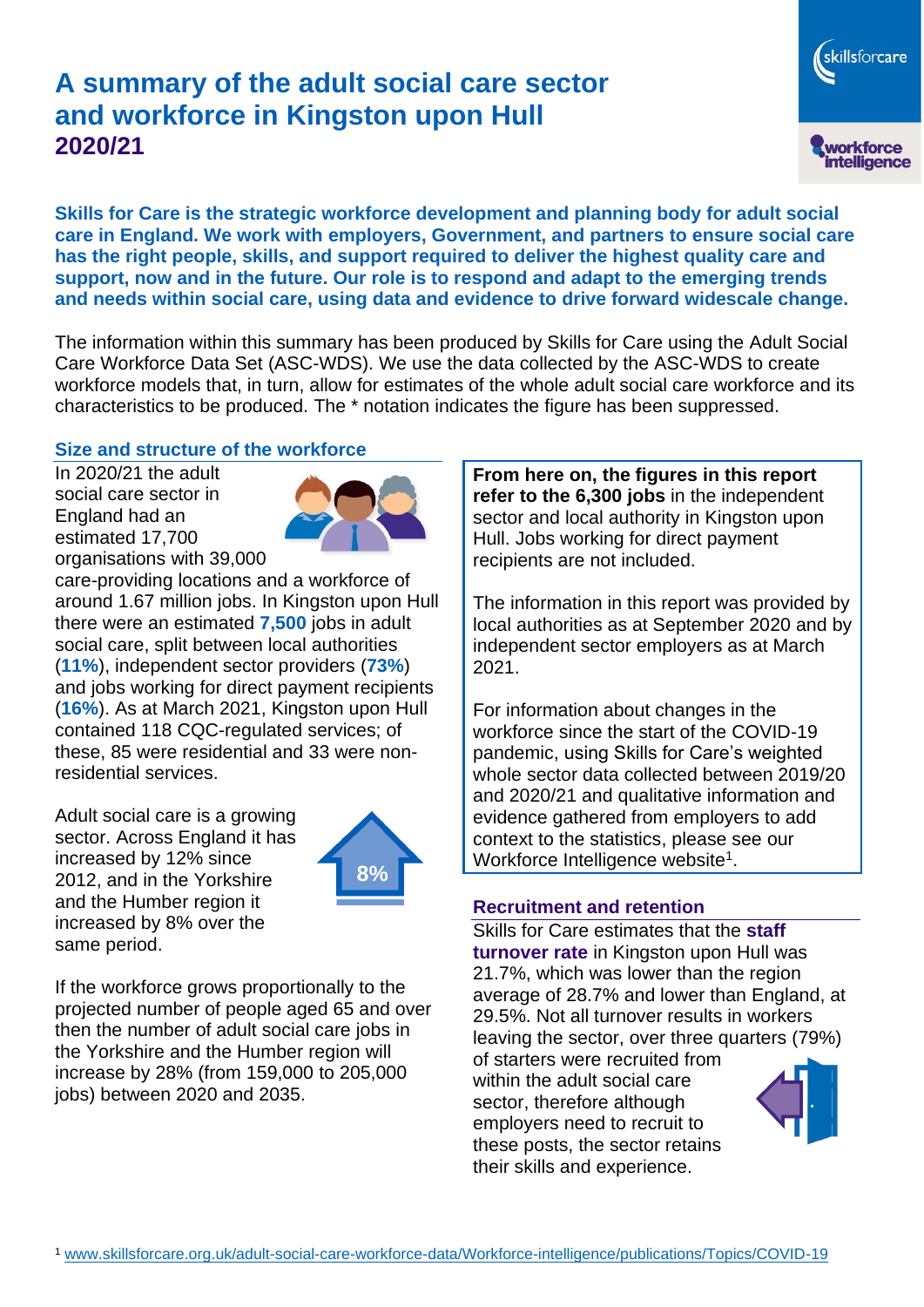Adult social care has an experienced 'core' of workers. Workers in Kingston upon Hull had on average **9.4 years of experience in the sector** and 84% of the workforce had been working in the sector for at least three years.

Using both workforce intelligence evidence and our links with employers and stakeholders across England, we know that recruitment and retention is one of the largest issues faced by employers. We have many resources and tools available to help, for example the 'Values-based recruitment and retention toolkit'<sup>2</sup> and 'Seeing potential: widen your talent pool'. <sup>3</sup> For more information please visit: [www.skillsforcare.org.uk/recruitment-retention](http://www.skillsforcare.org.uk/recruitment-retention)

# **Employment information**

We estimate Kingston upon Hull had **6,300** adult social care jobs employed in the local authority and independent sectors. These included 450 managerial roles, 250 regulated professionals, 4,700 direct care (including 3,900 care workers), and 950 othernon-care proving roles.

The average number of **sickness days** taken in the last year in Kingston upon Hull was 10.3, (10.2 in Yorkshire and the Humber and 9.5 across England). With an estimated directly employed workforce of 5,800, this would mean employers in Kingston upon Hull lost approximately **60,000 days to sickness in 2020/21**. In England levels of staff sickness have nearly doubled over the course of the pandemic between 2019/20 and 2020/21, in total around 6 million extra days were lost to sickness than in the year before.

Less than a quarter (10%) of the workforce in Kingston upon Hull were on zero-hours contracts. Around a half (47%) of the workforce usually worked full-time hours and 53% were part-time.

#### **Chart 1. Proportion of workers on zero hours contracts by area**

**England** Yorkshire and the Humber Kingston upon Hull



# **Workforce demographics**

The majority (87%) of the workforce in Kingston upon Hull were female, and the average age was 43 years old. Workers



aged 24 and under made up 9% of the workforce and workers aged over 55 represented 23%. Given this age profile approximately 1,400 people will be reaching retirement age in the next 10 years.

Nationality varied by region, in England 83% of the workforce identified as British, while in the Yorkshire and the Humber region this was 93%. An estimated 94% of the workforce in Kingston upon Hull identified as British, 3% identified as of an EU nationality and 3% a non-EU nationality, therefore there was a similar reliance on EU and non-EU workers.

# **Pay**



Table 1 shows the full-time equivalent annual or hourly pay rate of selected job roles in Kingston upon Hull (area), Yorkshire and the Humber

(region) and England. All figures represent the independent sector as at March 2021, except social workers which represent the local authority sector as at September 2020. At the time of analysis, the National Living Wage was £8.72.

#### **Table 1. Average pay rate of selected job roles by area**

|                                 | England | Region  | Area    |
|---------------------------------|---------|---------|---------|
| Full-time equivalent annual pay |         |         |         |
| Social Worker <sup>t</sup>      | £37,100 | £34,000 | £32,300 |
| Registered nurse                | £33,600 | £32,400 | £31,600 |
| Hourly pay                      |         |         |         |
| National Living<br>Wage         | £8.72   | £8.72   | £8.72   |
| Senior care worker              | £10.00  | £9.88   | £9.69   |
| Care worker                     | £9.29   | £9.12   | £8.92   |
| Support and<br>outreach         | £9.53   | £9.41   | £9.07   |

†Local authority social workers only.

Please note that pay varies by sector, with local authority pay generally being higher than independent sector pay.